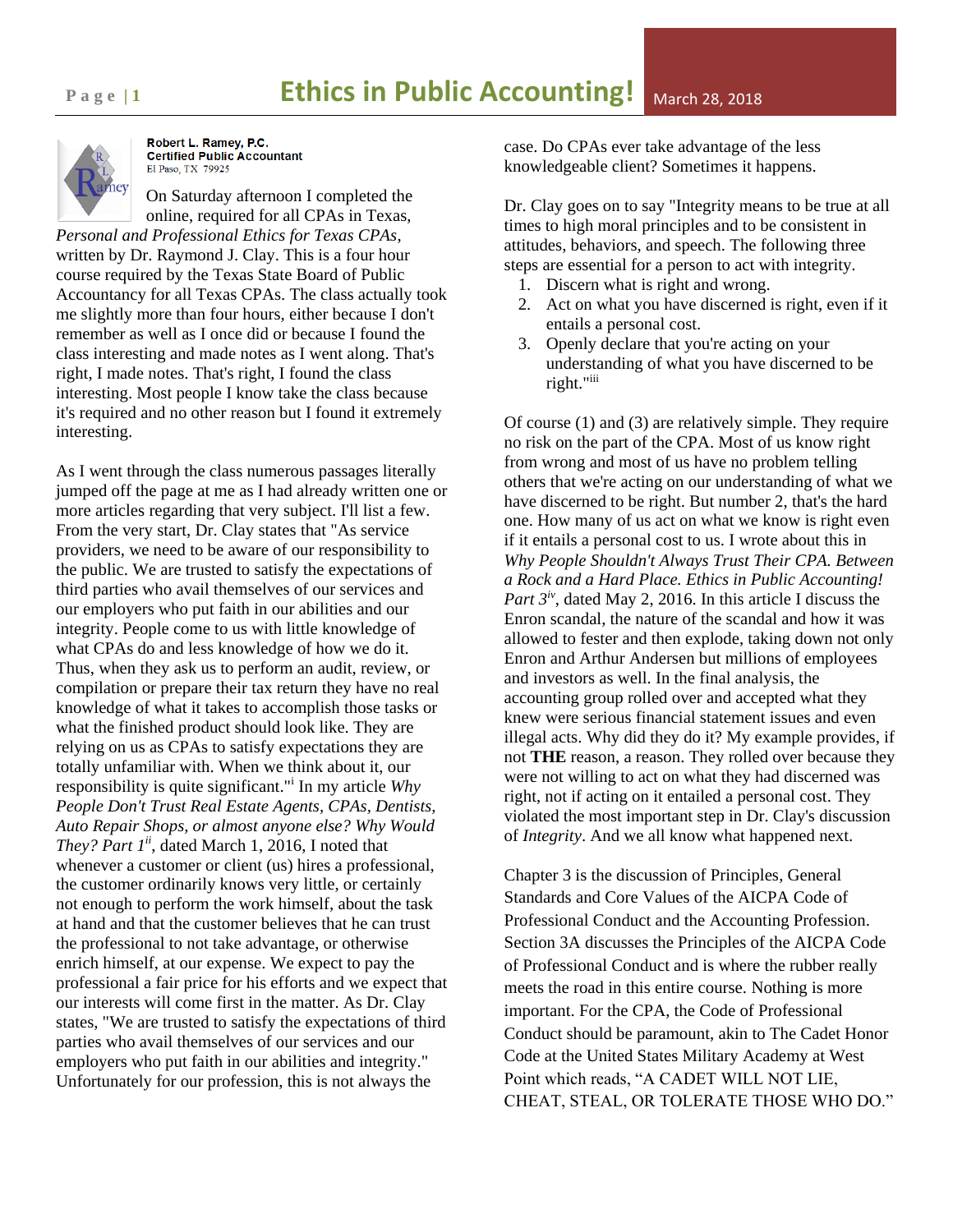It was the CPA's willingness to work and live by that code that placed the profession, year after year, very high on the list of admired professions in the public's mind.

Do all CPAs run their business with the Code occupying a prominent place in the business model? Of course not, anymore than all physicians live by their code, "Do No Harm". I'd love to have a dollar for every time I've heard a CPA state, "The people who write these rules and FASBs live in an

*The Public Interest: Members should accept the obligation to act in a way that will serve the public interest, honor the public trust, and demonstrate commitment to professionalism. The public interest is defined as the collective well-being of the community of people and institutions the profession serves. A dedication to professional excellence by CPAs in performing professional services is essential in honoring the public trust.*

ivory tower. The people on the ground can't operate that way. Now, you take old Joe Blow. I like to go to him for consultations. He lives in the real world and gives real world solutions." One can draw one's own conclusions regarding that statement. But what it has always meant to me is, "I don't like the rule so there must be some way to circumvent it. And this guy always finds a way." As Dr. Clay states, "Some CPAs pay little or no attention to the Principles or General Standards because, to these CPAs, they represent nothing more than glowing rhetoric designed to influence the image of CPAs in the eyes of their constituents. They view them as descriptions and definitions that governing bodies are required to promote, but are impossible to apply in the competitive environment in which CPAs are required to practice." v

It's clear that everyone in practice has to decide for himself/herself which attitude he/she will adopt. Will the CPA operate under the spirit of the Principles, doing what's right, even if the right thing may be detrimental

financially or professionally to the CPA or will the CPA consider the Principles nothing more than rhetoric to be included prominently in the personnel manual and then ignored in practice?

Chapter 4 has to do with the Texas Rules of Professional Conduct which serve to flesh out the AICPA Code of Professional Conduct. One section under Chapter 4 which I found most interesting was Accounting Principles (501.61) (Amended to be effective October 10, 2012, 37 Tex Reg 8017) and reads, "A certificate or registration holder shall not issue a report asserting that financial statements are presented in accordance with generally accepted accounting principles (GAAP) if such statements contain a departure from GAAP which has a material effect on the financial statements taken as a whole."<sup>vi</sup> This is pretty clear.

Following this passage we read that "Financial statements may contain a departure from GAAP if the certificate or registration holder can demonstrate that due to unusual circumstances the financial statements would otherwise have been misleading.

When a CPA feels a departure from GAAP is warranted, he/she must describe the departure, the approximate effects thereof, if practicable, and the reasons why compliance with GAAP would result in a misleading financial statement."<sup>vii</sup>

So the standards give the CPA certain leeway to decide, on his own, that a departure from GAAP is warranted in the financial statements. But what the standards do not provide is a method for the CPA to hide a departure from GAAP in the belief that he won't get caught.

This may be the single most violated rule governing CPAs. Every CPA who performs attest work has obtained a new client whose financial statements contain a material misstatement. Reasons for the misstatement include 1) it is nothing more than the CPA's unfamiliarity with the rule, 2) the misstatement is deliberate, at times designed to cover up a prior mistake made by the CPA, 3) at times a sop to an unreasonable client, and 4) one of many other reasons. This may be